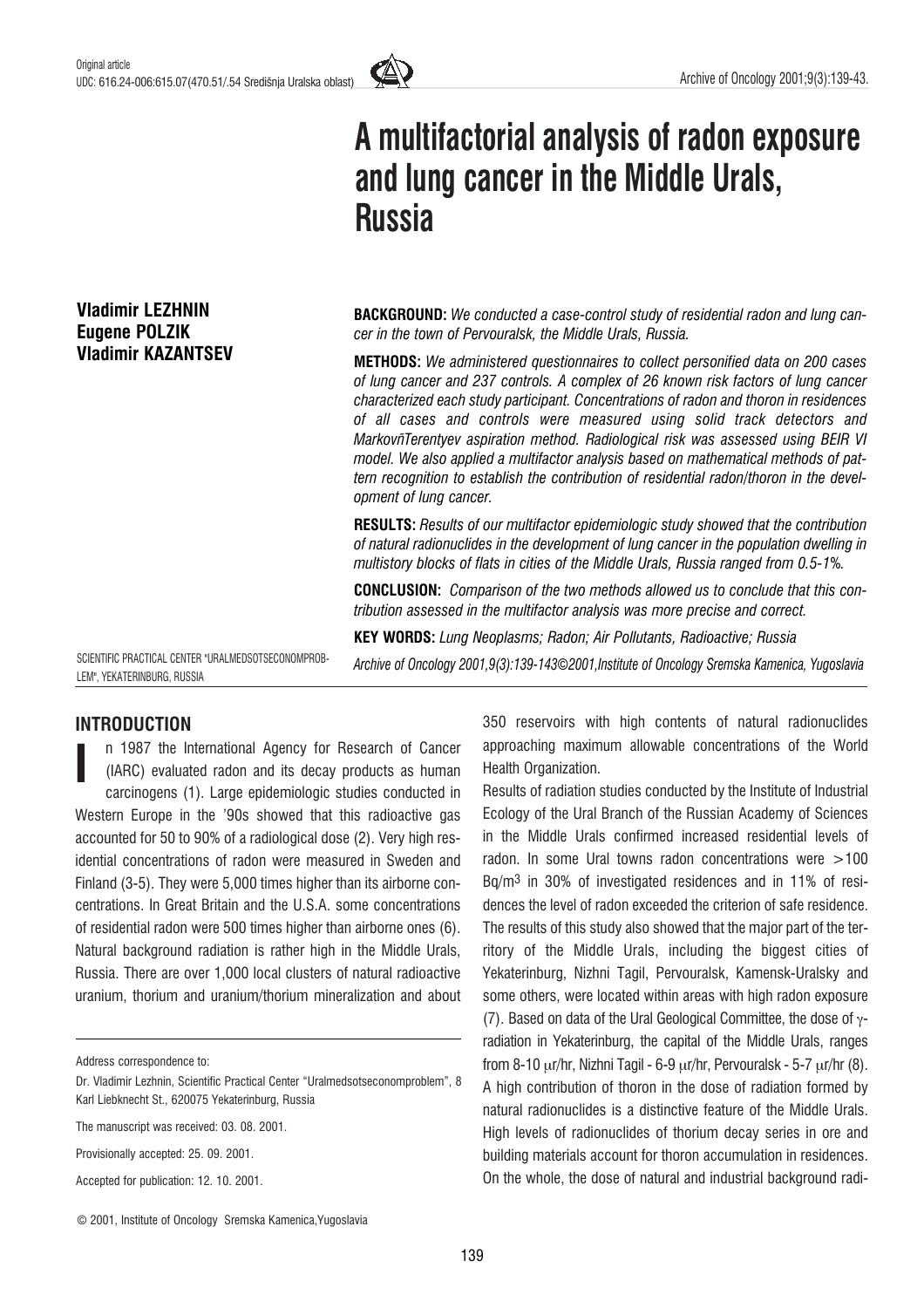#### Lezhnin V.

ation in the Urals comprises 70% of the total dose from all sources of ionizing radiation.

High natural background radiation in the Middle Urals accounts for the increased radiation dose of the population. So far, its medical and biological consequences have not been studied completely. In this connection, it was important to conduct special clinical and epidemiologic studies to establish adverse health effects of exposure to natural radionuclides, if any.

# MATERIALS AND METHODS

#### Study design

The study was conducted in the town of Pervouralsk typical of the Middle Urals chosen for the following reasons:

The dose of  $\gamma$ -radiation in Pervouralsk ranges from 5 to 7  $\mu$ r/hr; The size of population is sufficiently large for a good epidemiologic study; on January 1, 1998 it was 164,500 people; the migration is insignificant:

The incidence of malignant newgrowths in the town is high. In 1998 the incidence rate was 350 per 100,000 people, 17% higher than the average regional rate. A large number of cancer cases allowed us to form representative study groups;

The proximity of Pervouralsk to the Regional Center of Yekaterinburg provided additional favorable conditions for highgrade diagnostics of malignancies and their morphological verification.

In our study we used data collected by the Institute of Industrial Ecology of the Ural Branch of the Russian Academy of Sciences in a number of studies of environmental pollution and occupational hazards at industrial plants of Pervouralsk in the past.

According to existing epidemiologic data, lung cancer is actually the only one medico-biological effect of radon exposure (9-14). At the same time, many different factors contribute to the development of lung cancer. According to the opinion of experts of the World Health Organization, the contribution of environmental factors in cancer morbidity is about 80%. As for lung cancer, many specialists think that smoking plays the major role in forming predisposition to this disease. The contribution of smoking in lung cancer is 70-90%, whereas the contribution of natural radiation is considered as very moderate - about 3% (15). Thus, to adequately assess the influence of radon exposure on the development of lung cancer, it was necessary to adjust for many confounders of carcinogenic risk.

Because of all mentioned above, we supposed that standard epidemiologic methods were insufficient for the study of residential radon and lung cancer. These methods allow one to eliminate effects of two to three confounders, whereas we had to adjust for a lot of them. We were of opinion that incomplete control of confounders could distort the contribution of residential radon. A cohort study involving a multifactor data analysis was the most adequate way of solving our task. We did not have to adjust for confounders because the analysis of their whole aggregate was performed at the same time. We had already successfully tested such a study technique in a number of epidemiologic studies of cancer (16-19).

The experimental group consisted of 200 lung cancer cases that got the disease in 1995-1998. The diagnosis of lung cancer was thoroughly verified instrumentally in all cases and morphologically in 70% of them. The control group included 237 people without malignant newgrowths randomly chosen in Pervouralsk according to the following criteria:

a) The age and gender of the controls should reflect the age and gender structure of the adult population of the town.

b) The proportion of controls dwelling in different districts of the town should be close to that of the whole population;

c) Occupational structure of controls should reflect that of the whole population.

Thus, we tried our best to match the controls to the population structure of Pervouralsk.

We used a specially developed questionnaire to collect personified data on all study participants. The questionnaire contained 84 questions divided into 26 classes of known risk factors of lung cancer: age, gender, nationality, workplace and length of service, occupational exposure to carcinogens, family history, chronic lung diseases, smoking and alcohol abuse, the source of drinking water, household characteristics (floor number, a gas cooker, type of building material, plastic wall cover, synthetic carpeting), the level of environmental pollution in the residential area, equivalent equilibrium concentrations (EEC) of residential radon and thoron. The majority of these risk factors need no explanation, so let us comment on just a few of them. The degree of soil contamination with Cr VI, B(a)P, and the complex of 12 toxicants in the residential area were evaluated on the basis of data collected by the Institute of Industrial Ecology in 1996.

When there were no measurements of waterborne radon, the type of a drinking water source was considered a marker of radon exposure. Upon this, we made an assumption that the level of radon was lower in open reservoirs than in artesian wells.

One of the most important constituents of our study was to determine the concentrations of radon and thoron in residences of the study participants. At present, concentrations of radon and its decay products are mainly measured by aspiration and solid track detectorsí methods. We applied the latter method to measure residential radon, the period of exposure being 1.5 months. Thoron was measured by Markov-Terentyev one-time aspiration method. Measurements were made in bedrooms and sitting rooms where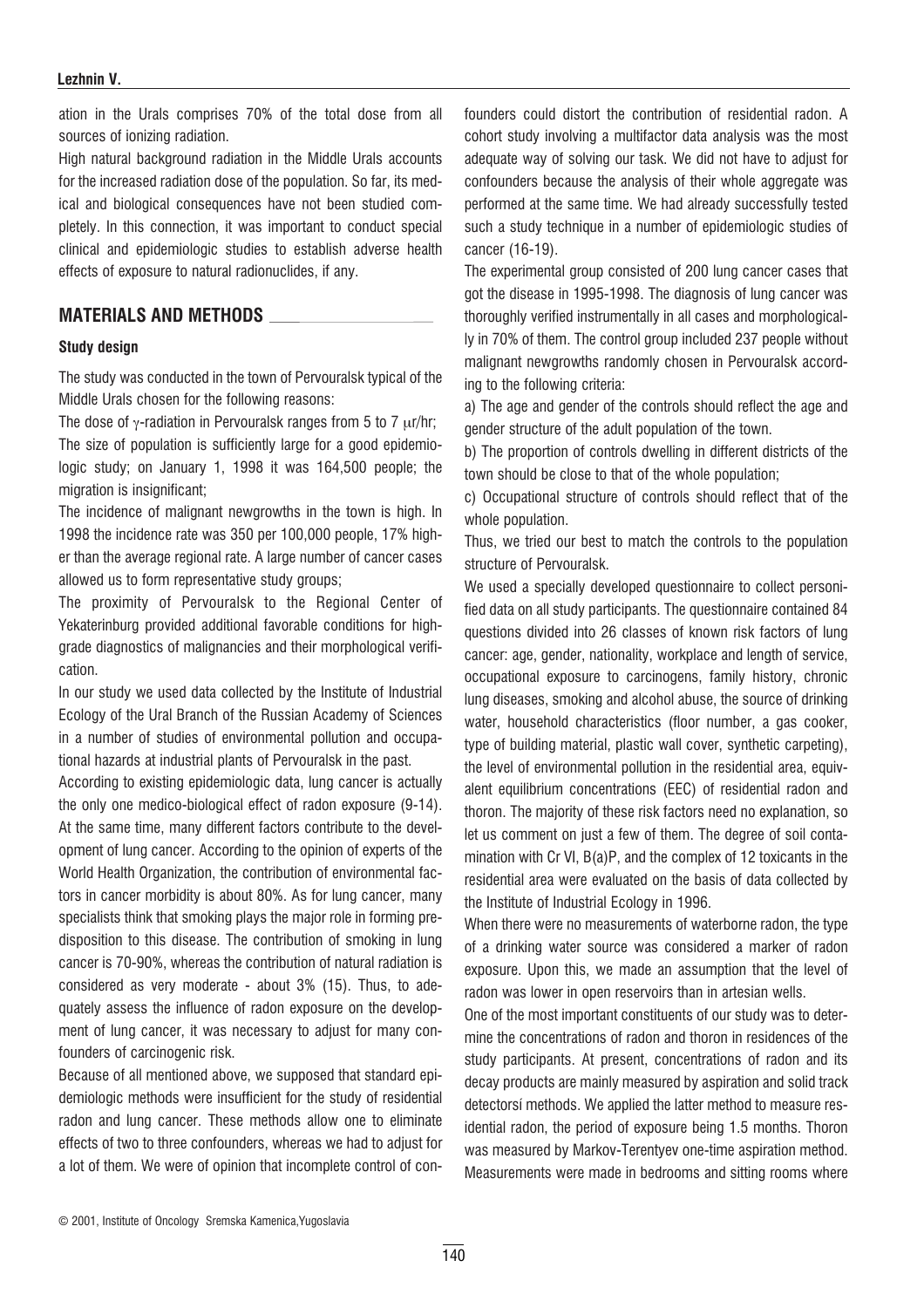people spent most of their time. The study of exposure lasted from November 1997 to April 1998. In the Middle Urals this time period could be considered relatively homogeneous in climatic and temperature conditions.

According to the standards of radiation safety (SRS-96) (20), a complex effect of radon and thoron is represented by "Equivalent Equilibrium Concentration of Radon Isotopes (EEC)" (C) estimated as follows:

## $C = 0.5$  EEC of radon  $+ 4.6$  EEC of thoron

We needed an effective mathematical method of the multifactor data analysis essential for our study. We thought it possible to perform a high-quality analysis only based on a complex approach. Judging by our large experience in conducting similar investigations, a multifactor analysis based on mathematical methods of pattern recognition seemed the most appropriate.

The essence of the main task of pattern recognition called "teaching with a teacher" was as follows. We defined a set of characteristics (in this case, carcinogenic risk factors) used for the description of observations, i.e. cases and controls. Each observation was recorded as a numerical vector the coordinates of which were the values of chosen risk factors. The task was to construct mathematically a rule of decision allowing us to divide the combined multitude of chosen vectors into those of cases and controls. The criterion of quality of this rule was the percent recognition of cases and controls not included in the procedure of teaching (20% of all observations). We found confidence intervals using Bernulliís independent statistical tests. The percent of correctly classified observations ranging from 80% to 100% indicated a satisfactory recognition of cases and controls using the rule of decision, and proved a strong association between the complex of carcinogenic factors under study and the lung cancer.

The tasks solved in the course of mathematical processing of the questionnaire data were as follows:

- Assessment of sufficiency of the chosen complex of factors for the reliable description of differences between cases and controls;

- Quantitative assessment of each factorís relative significance, the value interpreted as the strength of effect on the development of lung cancer;

- Definition of the direction of each factor's effect treated as an increase or decrease in the probability of developing the disease under exposure to this factor.

Sufficiency was evaluated by discriminant analysis. Estimating differences between mean values of factors in cases and controls assessed relative significance of each factor. We analyzed relative distribution of factors in cases and controls to establish the direction of effects of risk factors. All tasks were solved in the package of applied programs "KVAZAR" (21).

It was of great interest to compare the results of our study of residential radon and thoron and lung cancer with the results of mathematical models of risk assessment.

There are two major radiation risk assessment models ñ additive (the model of absolute risk) and multiplicative (the model of relative risk). Until recently, both models were considered equal. However, according to the recent publications of the International Committee for Radiological Protection - 60 (22,23) and 65 (5) the multiplicative model is more appropriate for lung cancer studies. We used BEIR VI model (24) in our study.

# RESULTS AND DISCUSSION

We first analyzed whether the data obtained on 26 risk factors were sufficient for a reliable description of differences between cases and controls. The best results of recognition were 87.2% in controls and 89.7% in cases achieved in the analysis of a complex of 12 most significant risk factors, when analyzed samples were formed randomly. On the whole, we obtained very close results of the analysis of sub-complexes of 11-15 risk factors.

High results of pattern recognition gave us grounds to think that the chosen complex contained risk factors of lung cancer significant for the population under study. It should be also noted that those results were obtained using three different algorithms of recognition based on methods of "potential functions", "committees of seniority" and "committees with the logic of the majority", thus increasing the reliability of our study results.

Using a special algorithm (25) we calculated the confidence interval (CI) 81%-96%. We, therefore, concluded that the size of both case and control groups was sufficient for establishing a reliable association between residential radon and lung cancer.

After that, we analyzed relative significance of each factor and interpreted its value as the strength of its effects on lung cancer. The results are shown in Table 1.

Table 1 shows that the contribution of both residential radon and thoron in the development of lung cancer was found insignificant. The factor of the floor number did not rank high either (see rank 19). The rest of the results quite agree with the traditional list of risk factors of lung cancer. Such factors as smoking, gender, age, chronic lung diseases in the past, occupational exposure to carcinogens rank the highest.

Then we established the direction of each factor's effect. The risk of lung cancer was found much higher in men. Again, this result corresponds to common knowledge that lung cancer is more prevalent among men as they are more inclined to smoke, and are exposed to occupational hazards more often, etc.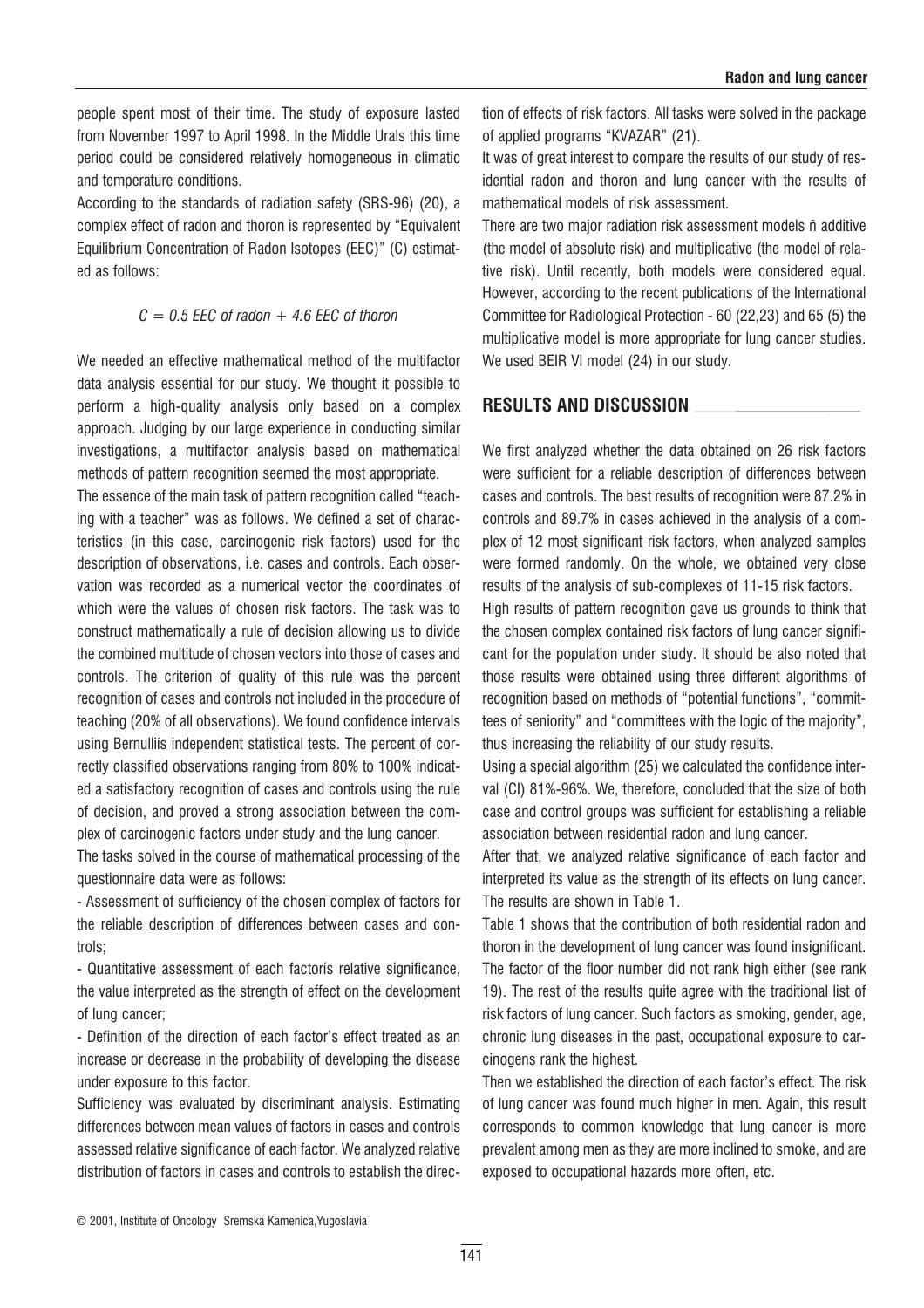|  |  |  |  | <b>Table 1.</b> Relative Significance of Risk Factors of Lung Cancer in Pervouralsk |
|--|--|--|--|-------------------------------------------------------------------------------------|
|--|--|--|--|-------------------------------------------------------------------------------------|

| Rank | <b>Risk Factor</b>                                             | Relative     |
|------|----------------------------------------------------------------|--------------|
|      |                                                                | Significance |
| 1.   | Duration of smoking                                            | 1.00         |
| 2.   | Gender                                                         | 0.88         |
| 3.   | Intensity of smoking                                           | 0.71         |
| 4.   | Chronic lung diseases in the past                              | 0.70         |
| 5.   | Age                                                            | 0.50         |
| 6.   | Alcohol abuse                                                  | 0.26         |
| 7.   | Duration of occupational exposure to carcinogens               | 0.26         |
| 8.   | Place of work                                                  | 0.24         |
| 9.   | Type of building material                                      | 0.17         |
| 10.  | Marital status                                                 | 0.16         |
| 11.  | Source of drinking water                                       | 0.14         |
| 12.  | Linoleum flooring                                              | 0.13         |
| 13.  | Benign newgrowths                                              | 0.12         |
| 14.  | Duration of living in Pervouralsk                              | 0.12         |
| 15.  | Living area per person                                         | 0.09         |
| 16.  | Benzo(a)pyrene contamination of soil in the residential area   | 0.04         |
| 17.  | Nationality                                                    | 0.04         |
| 18.  | Soil pollution in the residential area                         | 0.03         |
| 19.  | Floor number                                                   | 0.03         |
| 20.  | Cr <sup>6+</sup> contamination of soil in the residential area | 0.02         |
| 21.  | Occupational stress                                            | 0.01         |
| 22.  | EEC of radon                                                   | 0.01         |
| 23.  | <b>EEC of thoron</b>                                           | 0.01         |
| 24.  | Total EEC of radon and thoron                                  | 0.007        |
| 25.  | <b>Diabetes</b>                                                | 0.004        |
| 26.  | Gas cooker                                                     | 0.001        |

The factors of duration and intensity of smoking ranking 1 and 3 fully agree with the statement that smoking causes lung cancer. The same refers to the factor of alcohol abuse ranking 6.

We got quite expected results when analyzing occupational exposure to carcinogens. Risk of lung cancer increased with the years of hazardous exposure. As for the place of work, the risk of lung cancer was the highest among the workers of the plant of chromium salts' production, slightly lower - among those working at the plant of refractory materials and tube-rolling mills. Naturally, the risk was found the lowest among service and professional workers. It was not surprising that chronic lung diseases in the past and age ranked rather high - 4 and 5 respectively. Contamination of soil in the residential area with benzo(a)pyrene and Cr VI did not rank very high (16 and 20, respectively). It is obvious, however, that dwelling in areas with extremely high levels of carcinogens in soil is a risk factor of lung cancer.

The main objective of the study was to assess natural radionuclides as potential risk factors of lung cancer in Pervouralsk. We noted above that the contribution of radon and thoron in the development of lung cancer was found very moderate. We also found no distinct association between the trend in effects of these factors and lung cancer (Figure 1). Thus, those data prevented us from considering the exposure to natural radionuclides one of the most important risk factor of lung cancer in Pervouralsk.

We considered such factors as the floor number, type of building material and the source of drinking water indirectly associated with radon exposure. However, their correlation coefficients with EEC of radon and thoron were 0.033, 0.131, and 0.007, respectively, indicating that they could not be treated as markers of radiological exposure of population.

We were confident in the reliability of our study results as we

found the expected effects of many well-known non-radiation carcinogenic risk factors, i.e. smoking, occupational exposure to carcinogens, age, benign newgrowths, etc., on the development of lung cancer. This conformity of our results with scientifically proved carcinogenic effects of those factors made us confident of the assessment of exposure to natural radionuclides.



Figure 1. Relative distribution of total equivalent equilibrium concentration of residential radon and thoron in cases and controls

We assessed the contribution of residential radon and thoron in lung cancer using methods of pattern recognition and radiological risk assessment model BEIR VI. This allowed us to assess the reproducibility of results and the effectiveness of the two analytical methods. The results were significantly different. According to BEIR VI model the contribution of radon/thoron in lung cancer ranged from 7.2% to 33%. Specialists in cancer epidemiology understand that this contribution was overestimated. A comparison of the two analytical methods allowed us to conclude that the results of the epidemiologic analysis were more precise than those of the model that could be used only for obtaining preliminary estimates. The contribution of residential radon/thoron in the development of lung cancer assessed in the multifactor analysis is more precise and correct.

## CONCLUSION

Results of multifactor epidemiologic studies show a small contribution of radionuclides in the development of lung cancer in the population of big cities of the Middle Urals, Russia. It is necessary to conduct supplementary epidemiologic studies of residential radon and lung cancer in small towns and villages in the Middle Urals where the majority of population lives in onestory houses and indoor concentrations of radon and thoron in them can be higher than in multistory buildings of Pervouralsk.

### Acknowledgment

The study was funded by the Russian Fund of Investigation Support (Grant 01-04-96410).